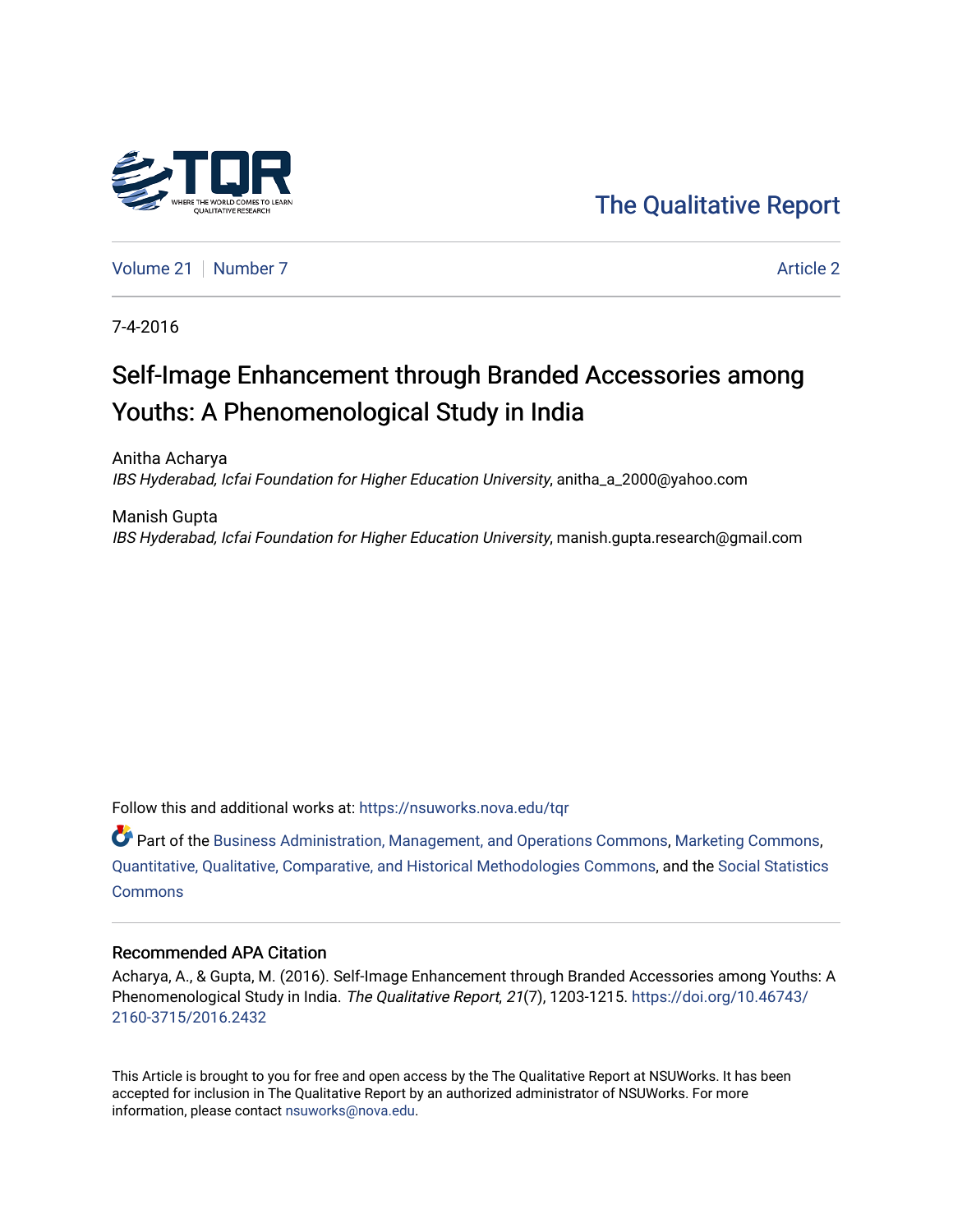# **Qualitative Research Graduate Certificate** Indulge in Culture Exclusively Online . 18 Credits

**LEARN MORE** 

### Self-Image Enhancement through Branded Accessories among Youths: A Phenomenological Study in India

#### Abstract

Fashion not only forms an important part of everyday consumption decisions, but also plays an important role in all daily events such as, the clothing we wear, how we think and also what we eat and where we eat. In realism, fashion is an outcome of a dynamic culture and common shifts in the tastes and style of individuals. The center of the debate appears to be that branded fashion accessories involvement is likely to be associated with differences in sensitivity to one's social surroundings (Auty & Elliott, 1998). The question is: "Whether involvement in fashion accessories with its strong brand image and sensory components, has similar capabilities to be seen as a significant possession creating a fulfilling life, because of the happiness, success, and central position it may occupy in the lives of some?" Branded fashion accessories are increasingly becoming popular among India's youth population. However, less attention has been given to understand the reasons behind this changing consumer behaviour in India. Thus, this study aims to understand the role of branded fashion accessories in self-image enhancement of India's youth. For this purpose, semi structured in-depth interviews were conducted using college students who wear and who do not wear branded fashion accessories. Interpretive phenomenological analysis (IPA) of the data revealed that "social belongingness," "sense of completeness," "self-confidence," and "style and price" are the important factors that play a vital role in affecting youth's self-image. These findings may encourage retailers to focus their product and sales strategies on consumers' positive emotions and promote their products among non-consumers by explaining how these products can benefit them.

#### Keywords

Branded Fashion Accessories, India, Phenomenological Analysis, Self-Image Enhancement, Youth

#### Creative Commons License



This work is licensed under a [Creative Commons Attribution-Noncommercial-Share Alike 4.0 License](https://creativecommons.org/licenses/by-nc-sa/4.0/).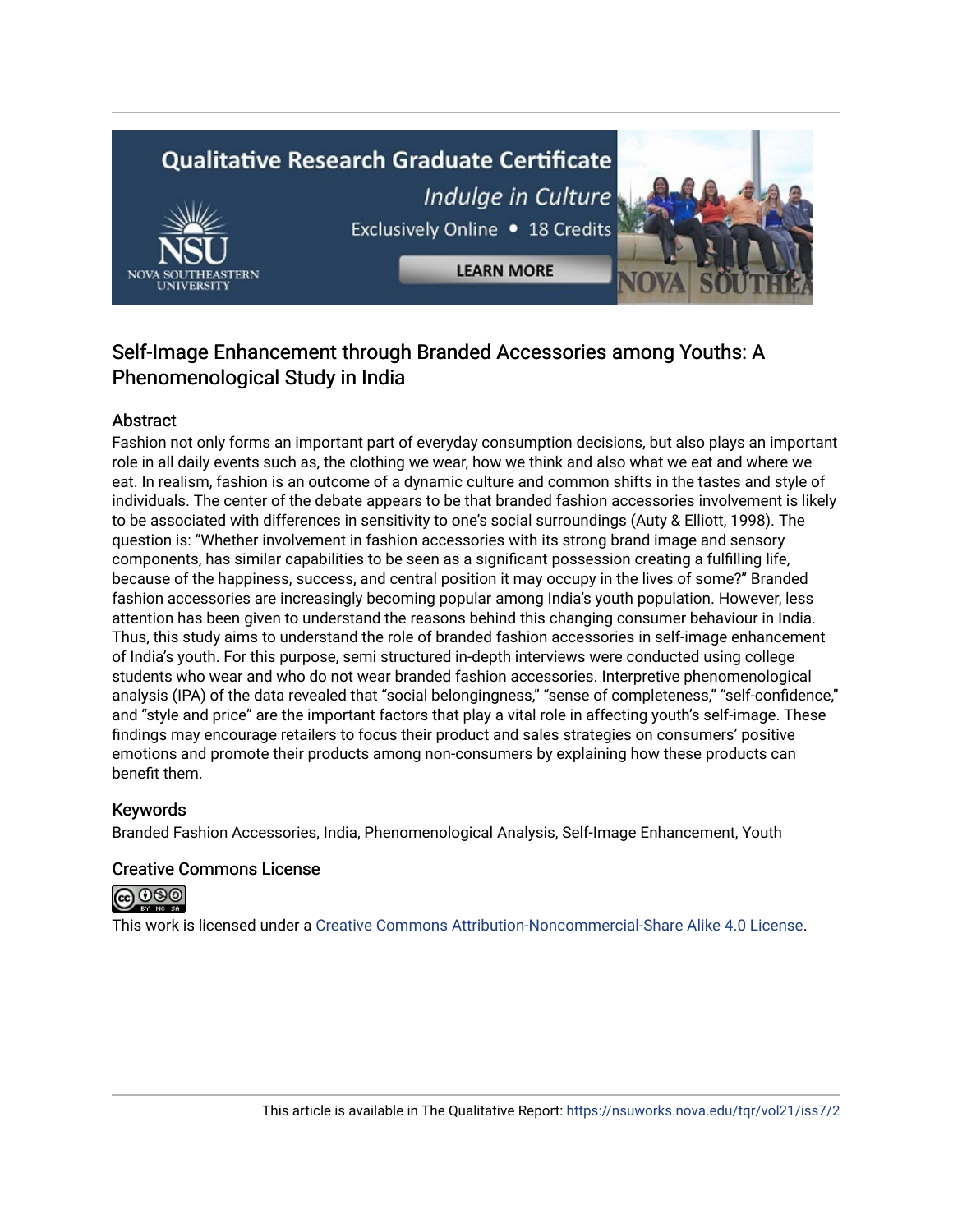

## **Self-Image Enhancement through Branded Accessories among Youths: A Phenomenological Study in India**

Anitha Acharya and Manish Gupta IBS Hyderabad, Icfai Foundation for Higher Education University, India

*Fashion not only forms an important part of everyday consumption decisions, but also plays an important role in all daily events such as, the clothing we wear, how we think and also what we eat and where we eat. In realism, fashion is an outcome of a dynamic culture and common shifts in the tastes and style of individuals. The center of the debate appears to be that branded fashion accessories involvement is likely to be associated with differences in sensitivity to one's social surroundings (Auty & Elliott, 1998). The question is: "Whether involvement in fashion accessories with its strong brand image and sensory components, has similar capabilities to be seen as a significant possession creating a fulfilling life, because of the happiness, success, and central position it may occupy in the lives of some?" Branded fashion accessories are increasingly becoming popular among India's youth population. However, less attention has been given to understand the reasons behind this changing consumer behaviour in India. Thus, this study aims to understand the role of branded fashion accessories in self-image enhancement of India's youth. For this purpose, semi structured in-depth interviews were conducted using college students who wear and who do not wear branded fashion accessories. Interpretive phenomenological analysis (IPA) of the data revealed that "social belongingness," "sense of completeness," "selfconfidence," and "style and price" are the important factors that play a vital role in affecting youth's self-image. These findings may encourage retailers to focus their product and sales strategies on consumers' positive emotions and promote their products among non-consumers by explaining how these products can benefit them. Keywords: Branded Fashion Accessories, India, Phenomenological Analysis, Self-Image Enhancement, Youth*

There has been a rise in demand for fashion accessories in India. It is estimated that the fashion accessories market will grow at a compounded annual growth rate of 12% and will touch six billion American Dollars by 2019 (Euromonitor International, 2014). The burgeoning fashion accessories market is expected to go through a dynamic change over the years to come and will see a chain of innovations. India is currently home to 17% of the world's population, at 1.1 billion. Fashion accessories include scarves, stoles, bags, wallets, fashion jewellery, eye wear and time wear, earrings, bangles, and sunglasses. It is one of the youngest countries in the world that are expected to have one of the largest work forces for years to come. India's 50% population is less than 25 years and 70% less than 35 years of age. Growing prosperity of middle class with around 700 million people between 20-60 years of age, India is expected to constitute 53% of the total population by 2020. The corporate salaries in India have grown at 14% per annum, which is considered to be fastest globally (Ace Global Private Limited, 2009). Since consumers have a lot of disposable income they would like to buy branded fashion accessories. How do youths experience and describe the use of branded fashion accessories which are expensive? Under such market conditions, marketers develop distinct brand images to differentiate their products and services from their competitors (Keller, 1998). These images generate specific expectations, feelings and beliefs,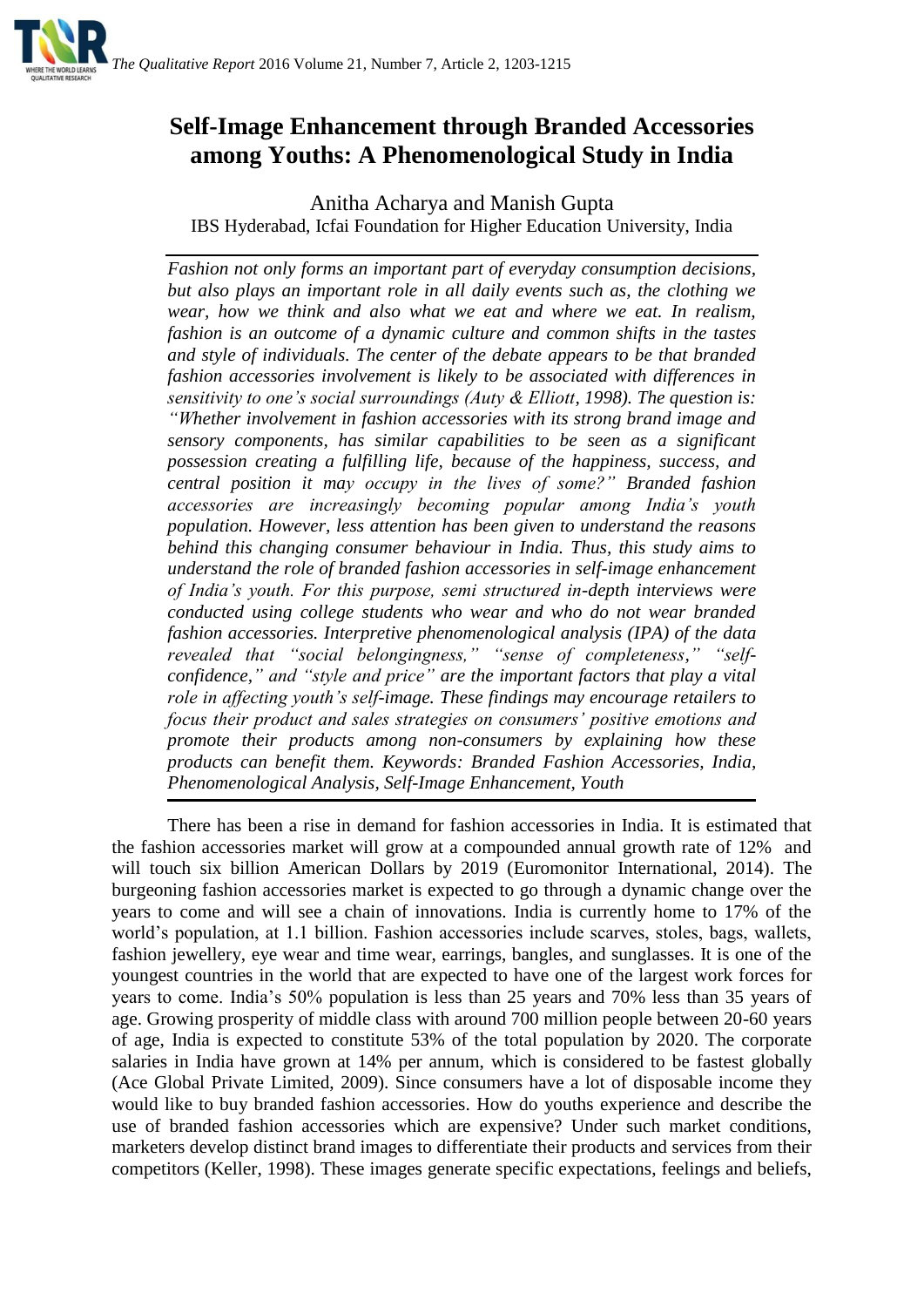in consumers when they are exposed to the brand. Researchers have given considerable attention in finding out the factors that enable marketers to create these images in the minds of the consumers without any distortion. For example, Underhill (1999) identified three components that shape consumers' beliefs and expectations including brand positioning, brand personality, and brand affiliation. In that, brand positioning refers to the process of identifying the targeted user of the brand and how the brand is distinct from other brands.

Brand personality refers to a set of human characteristics that the brand is associated with. These human traits allow consumers the ability to link their own traits with a specific brand and subsequently desire to use the brand as a means of self-expression. Brand affiliation answers the question of how a user of the brand will be perceived by others. However, all these components that shape consumer belief vary as per the target market segment. Most of the individuals are classified by a strongly held principle that to have is to be (Dittmar, 1992) and life satisfaction is assessed in terms of what possessions they have or have not been acquired (Belk, 1988; Richins, 1994). This is associated to the advantage obtained by an individual's relationship with their possessions. Thus, individuals identify themselves and others in terms of their possessions and possessions serve as key symbols for, attachments, personal qualities and interests (O'Cass & Julian, 2001).

According to self-congruity theory (Sirgy, 1986) consumer behavior is determined, in part by the congruence resulting from a psychological assessment involving the brand and the consumer's self-concept. This psychological comparison can be categorized as high or low self-congruity. Low self-congruity is experienced when the consumer perceives the brand not matching his self-image, and vice versa (Sirgy, 1986). Self-congruity affects consumer behavior through self-concept motives such as the need for self-esteem. Self-image congruence is an important area of research in consumer behavior, since it provides the marketing managers with strategic insights concerning positioning and segmenting their market. Given the theoretical and managerial importance of self-image enhancement, very few studies have been carried out to find out whether using fashion accessories by youth's enhances their self-image. It is within this perspective that this article aims to explore a phenomenological approach to understanding why youths use branded fashion accessories. However, since branded fashion accessories means different things to different people, individuals' form differing attachments to it, and an individual's attachment may be quite different from their friends or family in passion and character. Understanding individual's passion for branded fashion accessories, how they form, are maintained and are influenced is of interest to consumer researchers (academics) and practitioners (managers) alike.

The first section reviews the literature based on connection between fashion and consumer behaviour and what fashion means to youths. The second section describes the methodology used to conduct the interviews and analyse the data. The last section consists of results and discussion on the current findings, limitations of the study and direction for future research.

#### **Review of the Literature**

How do youths experience and describe the use of branded fashion accessories which are expensive? Very few studies were found that particularly address the importance of branded fashion accessories in the life of youths. The literature covered consumer behaviour, fashion and the importance of fashion in the lives of youth.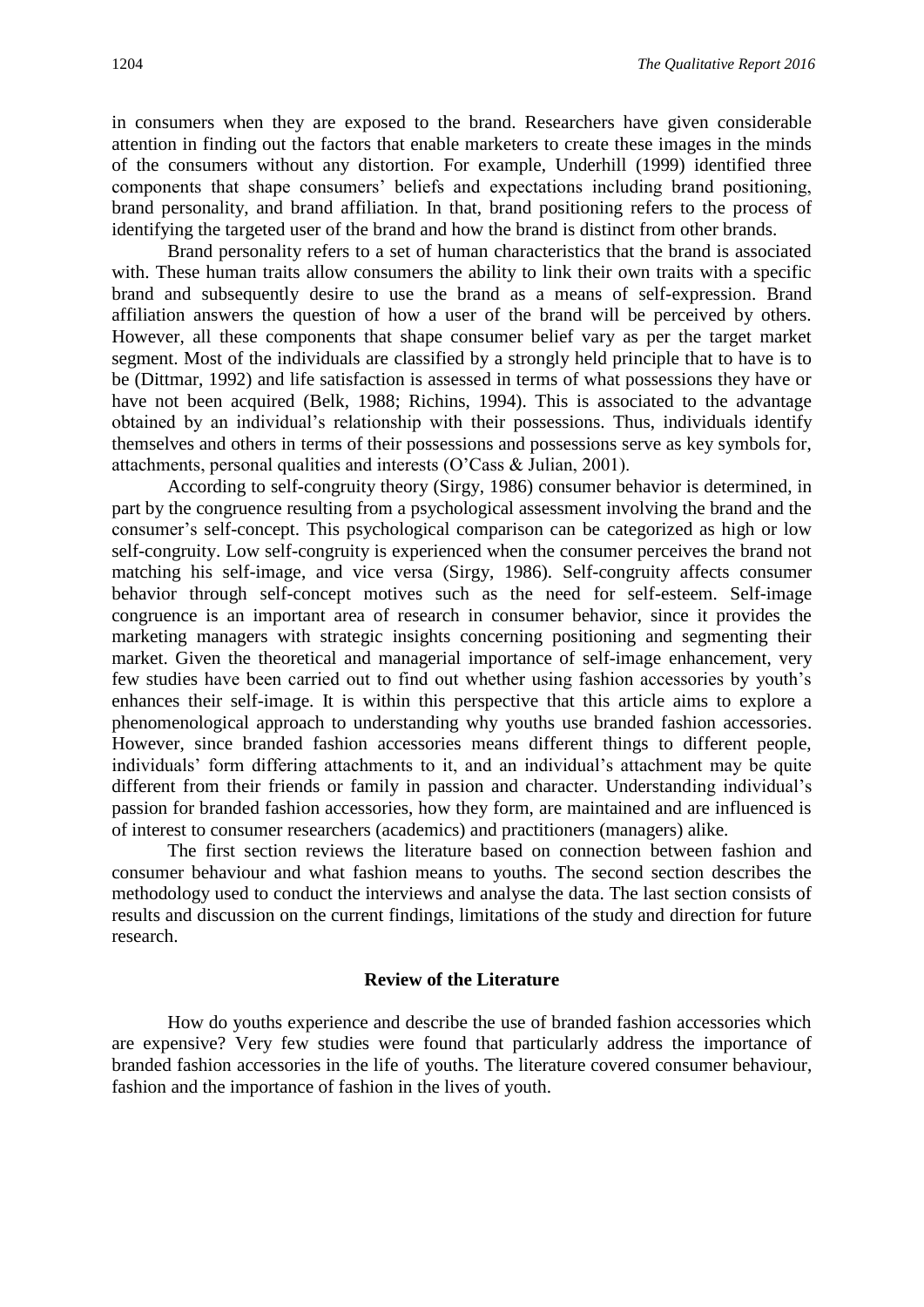According to Kleine et al. (1993), consumer behaviour is concerned with doing (e.g., eating, working, recreating). The act of doing requires having possessions. The activities that people do and the possessions that they need to do them are "organized around their social identities" (p. 211). Belk (1988) argued that "we regard our possessions as parts of ourselves" (p. 139). Applying these ideas to teenagers suggests teenagers may be attracted to apparel products that enable them to communicate or enact identities. Fashion is a form of imitation and so of social equalization, but, paradoxically, in changing incessantly, it differentiates one time from another and one social stratum from another. It unites those who belong to a particular social class and segregates them from others who do not belong to that class. The elite initiates fashion and, when the ordinary mass imitates it in an effort to obliterate the external distinctions of class, abandons it for a newer mode-a process that quickens with the increase of wealth (Simmel, 1957). Fashion does not exist in classless and tribal societies. It cares for externals and superficialities where there is no place for irrationality. It signalizes the lack of personal freedom; hence it characterizes the women and the upper middle class, whose increased social freedom is matched by intense individual subjugation (Mukti, 2011). Some forms are intrinsically more suited to the modifications of fashion than others: the internal unity of the forms called "classic" makes them immune to change.

The recent history of fashion has been largely examined from a socio cultural angle. Fashion, when viewed as a social system, is a "collective activity," that is, the "output of the deliberation, conflict, and negotiation within a complex network of individuals and institutions" (Khaire, 2011, p. 346). Yet few studies of the world's main fashion industries have described their evolution in terms of the interactions among entrepreneurs, or as "negotiators" among institutions and individuals. Although there has been research on the role of fashion cities, there has been less scrutiny of the larger cultural context in which fashion industries arise (Finkelstein, 1998). Each national industry has a well-known, specific, and frequently asserted identity. For instance, in Paris, the fashion industry is celebrated for its elegant style and workmanship; in London, it is known for cutting edge chic combined with excellence in menswear and tailoring; in Tokyo, for avant-garde fashion; in Milan, for luxurious ready-to-wear apparel; and in New York, for sportswear-inspired fashion (Barthes, 1990). Academics have explained both the identities of these industries and their dominance over the world of fashion by invoking the social and cultural history of the cities in which they originated. Paris, for example, was the undisputed center of fashion for two hundred years, not only because the industry began there, but also because of what Valerie Steele calls a "Parisian fashion culture" (Steele, 1998, p. 348). This culture is due not only to Parisian designers' access to skilled craftswomen and artisans, but also to the Parisians' embrace of the designers' displays of prowess.

#### **Fashion and Youth**

The United Nations Educational, Scientific and Cultural Organization define youth as persons between the ages of 15 and 24. Youth as a social category has been closely linked to the development of modernization. It is taken for granted that youth is a distinctive identity position having inherent qualities (e.g., rebelliousness, experimentation, uncaring, etc.) is a fairly recent cultural invention (Souiden, Saad, & Pons, 2011). In pre modern society, childhood was seen as a transient state of unfinished adulthood (Aries, 1965). Childhood gained a separate cultural role with the rise of modernity, and urbanization, life stage of freedom and innocence that had to be isolated from the responsibilities and various hardships of adulthood (Valentine, Skelton, & Chambers, 1998). This period of precocious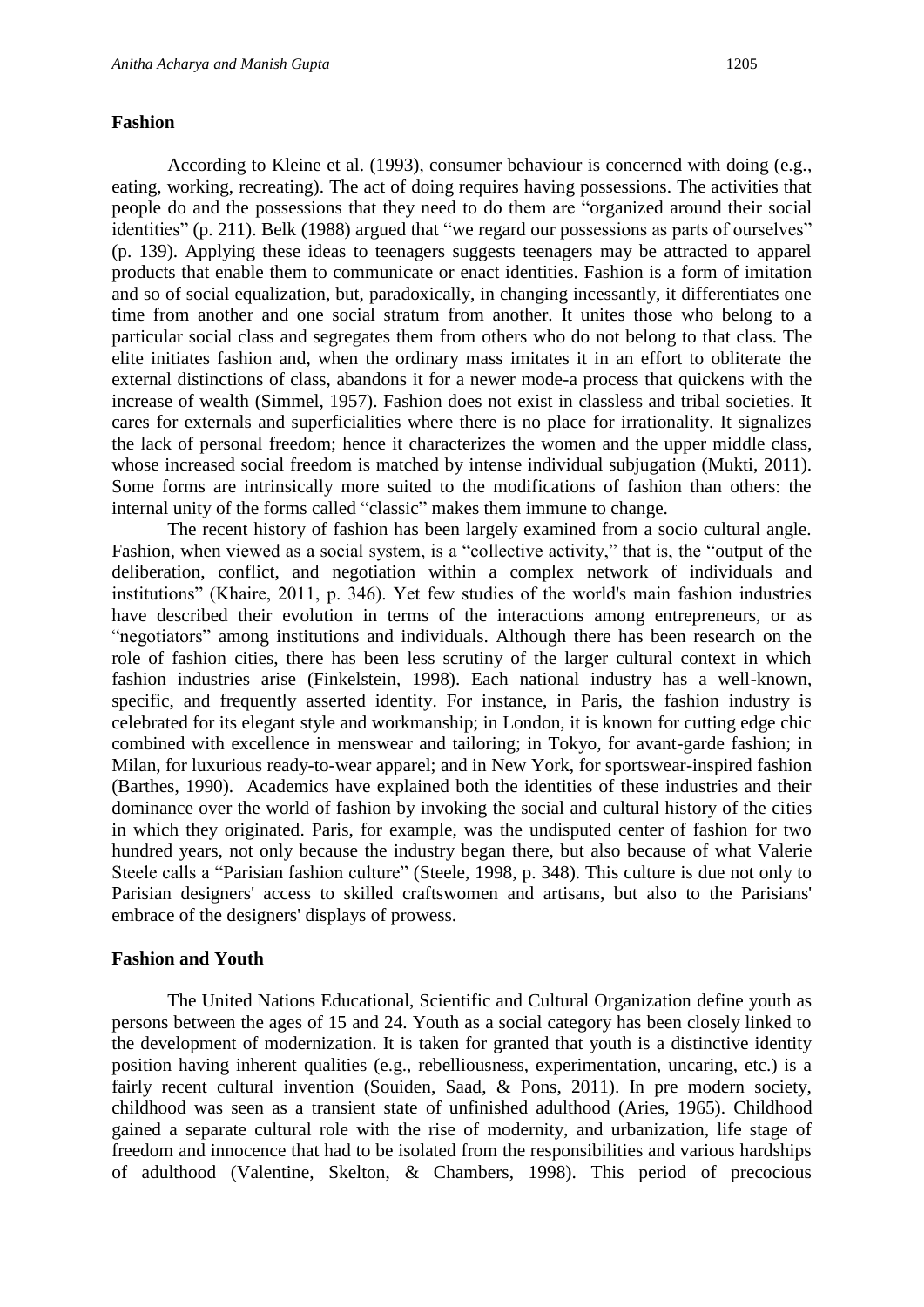independence extended gradually over time, and the notion of youth emerged as a social category (Arie, 1965). The model of the teenager that arose in the early twentieth century gained cultural significance in the post–World War II economy of growth and affluence (Bennett, 1999), where young, middle-class consumers were freed from earning wages for the family. Due to which, the identity of teenagers became inextricably linked to leisure and hedonic consumption. Post–World War II phase, young youth were seen as a lucrative market segment and the very embodiment of the emerging mass popular culture (Morin, 1962). This cultural viewpoint led to the marketing industry becoming increasingly concentrating on youth, as exemplified by marketing books such as The Teenage Consumer by Mark Abrams (1959).

Abrams's report has often been referred to as the first evidence of the conspicuous consumption habits of young consumers and, as such, marks the beginning of seeing teenagers as a separate segment and hence as a distinct marketing identity, the youth or teen segment. Youth culture as an ideological phenomenon hence merges from the development of Western modernity and the growing sophistication of advertising and market-segmentation strategies and now looms quite large in the cultural landscapes of the global cultural economy (Appadurai, 1990). Identity, style, and cultural innovation are the dominant dimensions of this ideology. Coleman (1983) gives a sociological explanation to conspicuous consumption and suggests that consumers tend to use conspicuous products in order to impress others and display their wealth. Chaudhuri and Majumdar (2006) stipulate that the meaning of the word conspicuous conveys a variety of lexicographic entries including eye-catching and prominent. They add that in the context of consumption, the word acquires a significantly different connotation that indicates consumers' wasteful and lavish consumption in order to enhance their social prestige. Indian fashion industry has come at par with international standards. Fashion industry has become one of the most revenue generating and happening industry of India. The youth like to dress in style which is accepted globally (Kim & Forney, 2006).

#### **Importance of Brands**

In recent years, a shift in the values associated to luxury has occurred. Changes in consumers' interest in, and perception of, branded products have significantly changed market structure. Manufactures of certain mass marketed products are attempting to mirror the symbolic value of their brands in order to take advantage of premium pricing and positioning (Souiden, 2011). Lifestyle, which influences the choices made by consumers in their own anticipatory consumption or the purchase of lifestyle products (Brandon et al., 2003), reflects trends and fashion expression. Consumers often choose certain products, services, and activities over others because they are associated with a certain lifestyle. Fashion products can reflect self image and this is very important to an individual. Sproles (1979) suggested that when evaluating apparel attribute gains importance and this is an important characteristic in determining whether to accept or reject the product. Moreover, a lifestyle trend toward casual expression in apparel and home furnishings (Shaver, 1997) has led to extending brands from apparel to home furnishings. This increased importance is bringing much attention to brand extension in marketing research, but not in research related to fashion products. Grossman and Shapiro (1988) pointed out that consumers who buy counterfeit products from street vendors typically know the items are not authentic, and hence, not of the same quality. Indeed, they would not buy these products without the forged brand name. A brand name can, like advertising, become a potential complement in consumption that raises consumers' willingness to pay (Smith & Park, 1992).

Youths spend freely because of their economic power and lack of family responsibility. Further, an increased presence of brand names has created brand awareness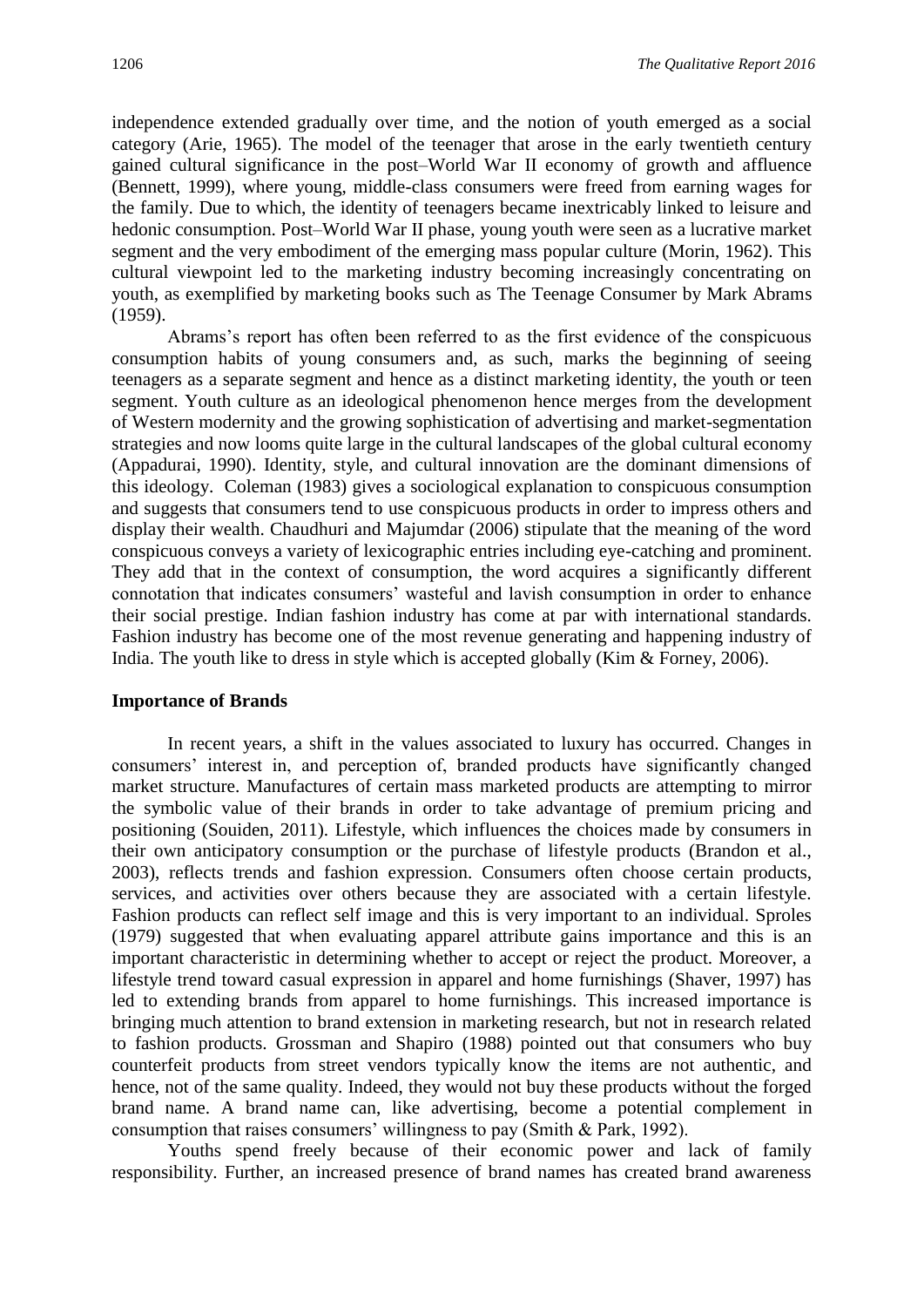and preference among youths at an earlier age. Therefore, it is essential to know how youths form attachment to brands. The brand concept which refers to the image of a particular brand plays a crucial part in the decision making process. Brand concepts are of two types, viz. functional oriented and prestige oriented (Liu, 2002). Function-oriented brands are related with product performance whereas a prestige oriented brand concept is related with status. Brand concepts have a strong influence on how consumers evaluate the product as these concepts aid the formation of associations with brands. Taylor and Cosenza (2002) state that normative decision process starts with a stimulus which provokes need recognition. They state that this is then followed by information search, evaluating alternatives followed by a purchase decision. They state that demographic characteristics like sex, education and family income also have an impact on decision making. They state that as youths grow older, there is a decrease in information search and evaluation of product. Therefore, youths are crucial to marketers as it is important to capture this market and establish brand loyalty before they move into their late twenties. Youths are more prone to buying on impulse, ignoring information search as they seek instant satisfaction and therefore prefer branded apparel since they get an opportunity to express themselves (Taylor & Cosenza, 2002).

The aforementioned literature review suggests that a lot of work has been done fashion and youth yet, there is a paucity of research in the area of branded fashion accessories. It raises an important question: Why do India's youth buy branded fashion accessories? To answer these questions, **t**he objective of this study is to explore and analyze those factors that encourage India's youth to buy branded fashion accessories.

#### **Method**

Given the exploratory goals of this research a qualitative approach was seen to offer the most useful insights into the experience which youths get when they wear branded fashion accessories (Calder, 1977; Sailor, 2013). Our interest in this topic was because we saw lot of retail outlets like Armani, Guess, Gucci, Louis Vuitton, etc. opening outlets in India. We were curious to find out whether individuals will really buy the products sold by these brands by spending lots of money for accessories which don't have any resale value. And secondly what motivates them to buy these products. While considering an appropriate topic for our research project, we knew that use of branded fashion accessories by youths would be an interesting topic. We decided to go for methodology which helps in capturing the experience which the youths get when they use branded fashion accessories.

#### **Sample and Data Collection**

Quantitative data cannot provide the essence of experience. Since we were looking for the structure, meaning, and essence of the lived experience we decided to go for phenomenology. Phenomenology is a qualitative study and is suitable for studying process because portraying the experience of process requires detailed description of how people engage with one another (Patton, 1990); the various experiences with direct quotes can be captured (Van Manen, 1990); and process entails obtaining the perception of the participants (Patton, 1990). Since we were studying unique and individual experiences we opted for qualitative mode of data collection and analysis. The qualitative study also allows for a small sample size (Barker, Elliott, & Pistrang, 2004). The individuals were chosen based on their interest in the research. Snow ball sampling technique was used to identify the participants. Five students were studying Bachelor of Business Administration and nine participants were pursuing Master of Business Administration in a large University in India. Ten of them were the users of branded fashion accessories while others were non users of fashion branded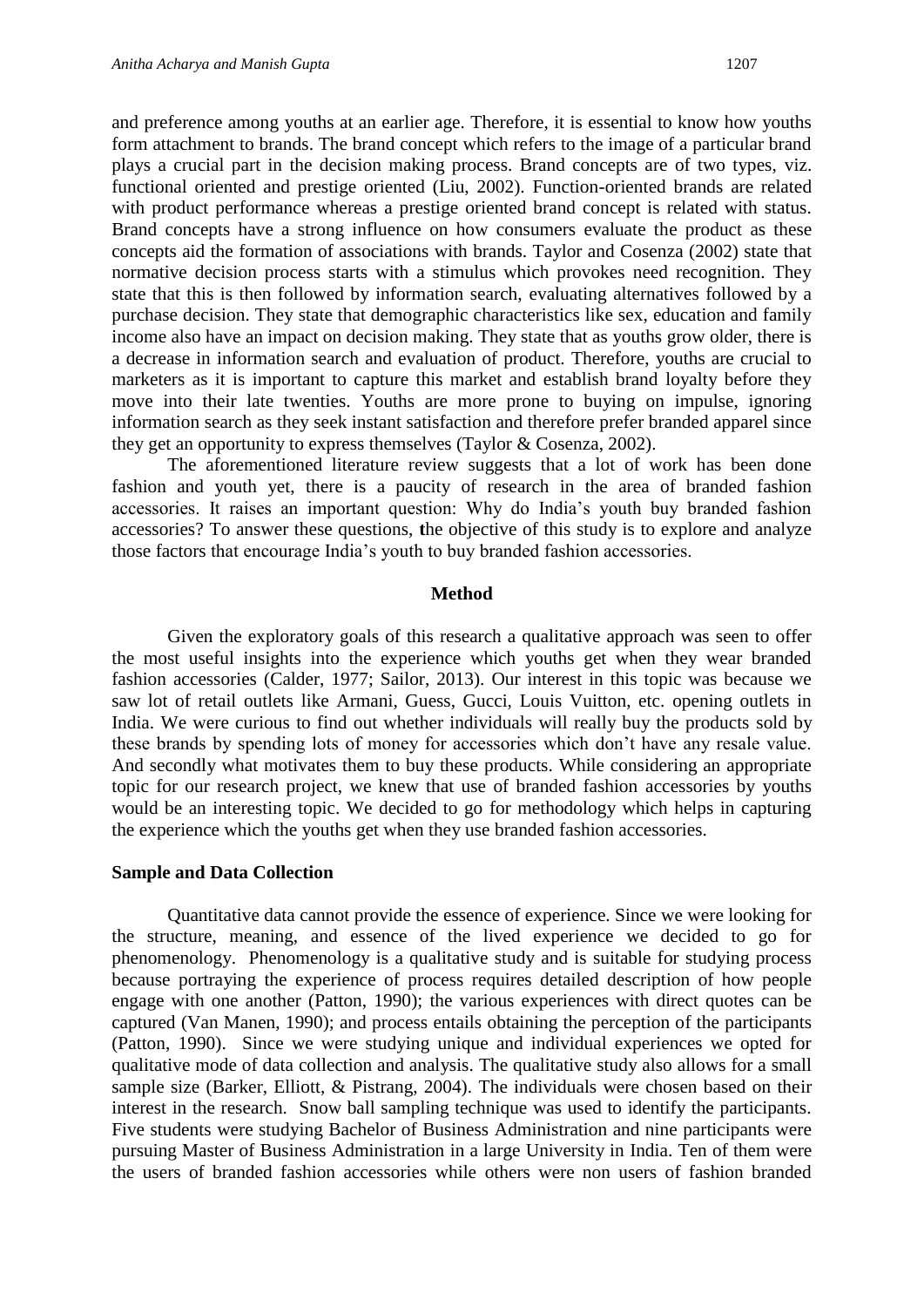accessories. Eight of them were women and six were men. They were 16 to 24 years old, belonged to diverse family income categories as described in Table 1. All the participants were well conversant with English language. All the research candidates met the subsequent criteria (a) an individual that at some time in their life have used branded fashion accessories, (b) there age was between fifteen and twenty four.

The setting in which the interviews were conducted was chosen by the participants in order to create a relaxed atmosphere that triggered an open dialogue (McCracken, 1988). Participants who were using branded fashion accessories were asked to describe their experience after using branded fashion accessories, while the non users were asked why they were not using branded fashion accessories. The interviews then continued in a conventional manner (Thompson et al., 1989). An interview guide was used to ensure that related aspects were covered (Patton, 1990). Participants were assured of confidentiality. Each interview took around 60 to 80 minutes. The researcher stopped conducting interviews when it was evident that a point of information saturation had been achieved (Lincoln & Guba, 1985). Table 1 presents the demographic details of the participants. To ensure confidentiality, participants are referred to by an alias.

| <b>Gender</b>                  | <b>Number</b>  |
|--------------------------------|----------------|
| Women                          | 8              |
| Men                            | 6              |
| <b>Total</b>                   | 14             |
| Age                            |                |
| $16 - 20$                      | 5              |
| $21 - 24$                      | 9              |
| <b>Total</b>                   | 14             |
| <b>Family Income per annum</b> |                |
| Less than 5 lakhs <sup>1</sup> | 1              |
| 5 Lakhs to 10 Lakhs            | 1              |
| 10 Lakhs to 15 Lakhs           | $\overline{2}$ |
| 15 Lakhs to 20 Lakhs           | 4              |
| Above 20 lakhs                 | 6              |
| Total                          | 14             |
| <b>Education</b>               |                |
| Graduation                     | 5              |
| <b>Post Graduation</b>         | 9              |
| <b>Total</b>                   | 14             |

Table 1: Demographic details of participants

The researcher asked participants open ended questions (refer to Table 2 for the list of typical questions) by starting with an introductory question (i.e., "Tell me something about your personality."). It acted as an "ice-breaker" and established a connection with the participant Sample preliminary questions involved was: "Who do you think influences your accessories purchases?" One of the study oriented questions was "How do brand names affect your accessories purchases?". The interview ended with a general question in order to capture participant's post interview feelings "would you like to add anything else to this interview?"

**.** 

<sup>&</sup>lt;sup>1</sup> Lakh is a unit in the [Indian numbering system](https://en.wikipedia.org/wiki/Indian_numbering_system) equal to [one hundred thousand](https://en.wikipedia.org/wiki/100000_(number)) (100,000; [scientific notation:](https://en.wikipedia.org/wiki/Scientific_notation)  $10^{5}$ )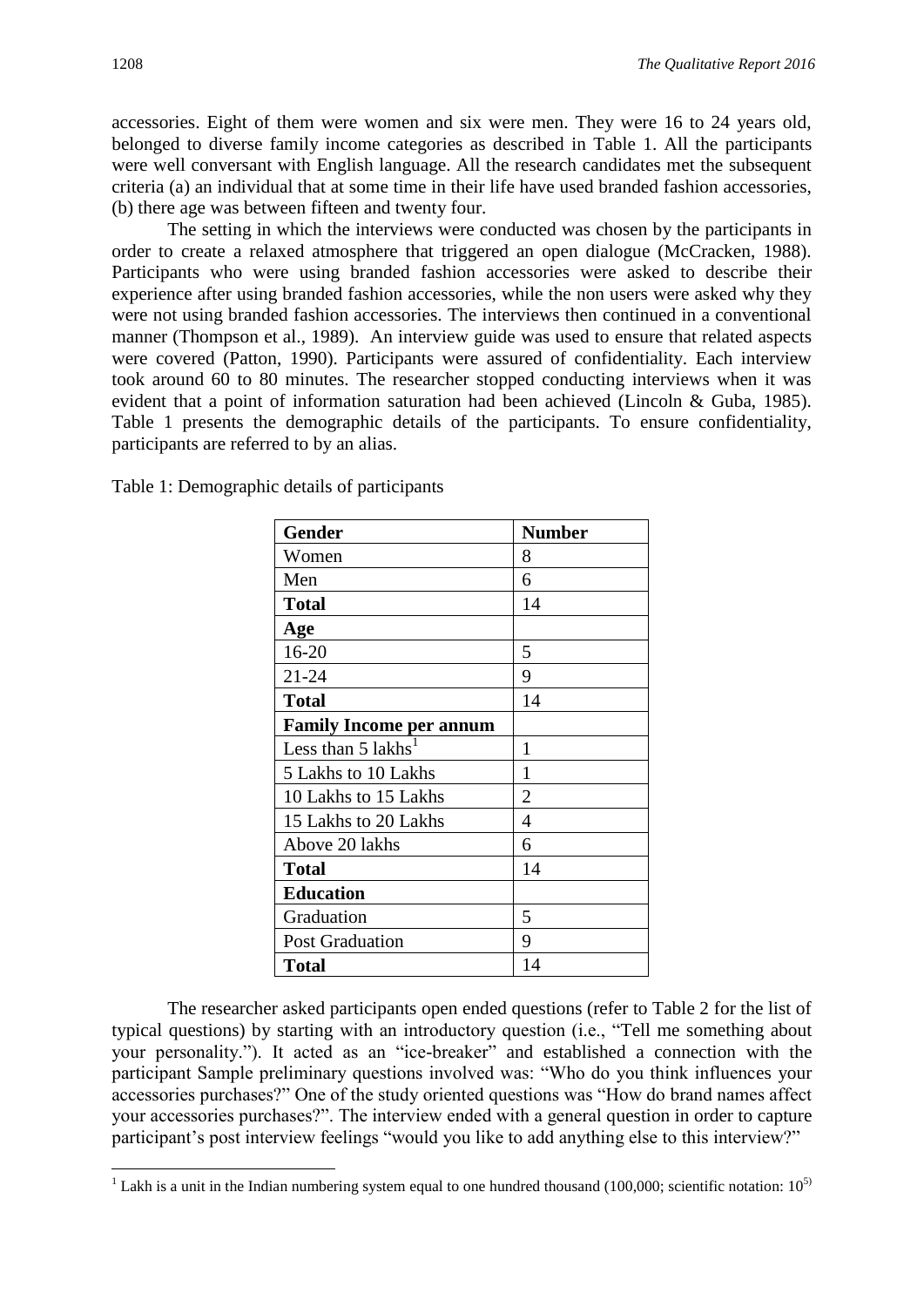#### Table 2. Typical questions asked from participants

Set of questions typically asked from the participants

- Who do you think influences your accessories purchases?
- Where do you shop for your accessories, i.e. the internet, in-person, catalogue, etc.?
- How often do you buy?
- Are your accessories purchases affected by your moods and emotions?
- Who accompanies you when you buy accessories?
- How do brand names affect your accessories purchases?
- How do retailers affect your accessories purchases?

*Note*. Probing questions differed from participant to participant.

#### **Data Analysis**

The researcher tape recorded the interviews with due permission of the participant. Interpretative Phenomenological Analysis (IPA; Smith, 2004) was used to enable an in-depth exploration of individuals' experiences (Smith & Eatough, 2006). In line with the accepted process of analysis for IPA each transcript was coded line-by-line into themes using RQDA software (R package for qualitative data analysis). Related themes from each transcript were brought together into groups and master themes were identified that exemplified the youth's perceptions of using branded fashion accessories. The intention of IPA is to elicit meaning from participants' narratives that are interpreted by the researchers (Smith, 2004). Rather than counting the number of times each theme appears, it requires the researcher to actively engage with participants to make sense of what they are saying and to clarify and confirm meanings by a dialogue between participant and researcher. Trustworthiness of the data (Lincoln & Guba, 1985) was assessed by the coding of one transcript by both the researchers. There was a high level of agreement regarding the codes and so researchers continued with the coding and theming process. At the end of the coding process the researchers met to discuss and clarify emerging themes. Member checks were also carried out to ensure the trustworthiness of the research findings (Denzin & Lincoln, 1994). Appropriate critiques were considered in the alteration of the final manuscript.

#### *Theme 1: Social Belongingness*

The need for social belonging which is for seeing oneself as socially connected is one of the basic human motivation (Baumeister & Leary, 1995). Social belonging is important to intellectual achievement (Walton & Cohen, 2007). Just like clothing and automobiles, certain accessories are compulsory for certain occasions. Youths will get recognition if they wear them in the social gathering. Youths will do anything to belong to that group. Not belonging to a social group may lead to stigmatization which is a state of belonging uncertainty. As a consequence, actions that threaten one's social connectedness, although seen as negligible by some individuals, can have large effects on the motivation of those contending with a threatened social identity (Walton & Cohen, 2007). A sample representative quote for the social belongingness theme from one of the participant is as follows:

I attend lot of social parties at my home town, I have to look very different, for every party I go I keep changing my footwear and watch, because people in my group are very particular as to what we wear in the gathering if I wear the same stuff no one will come and speak to me. (Man aged 23; Participant: 11)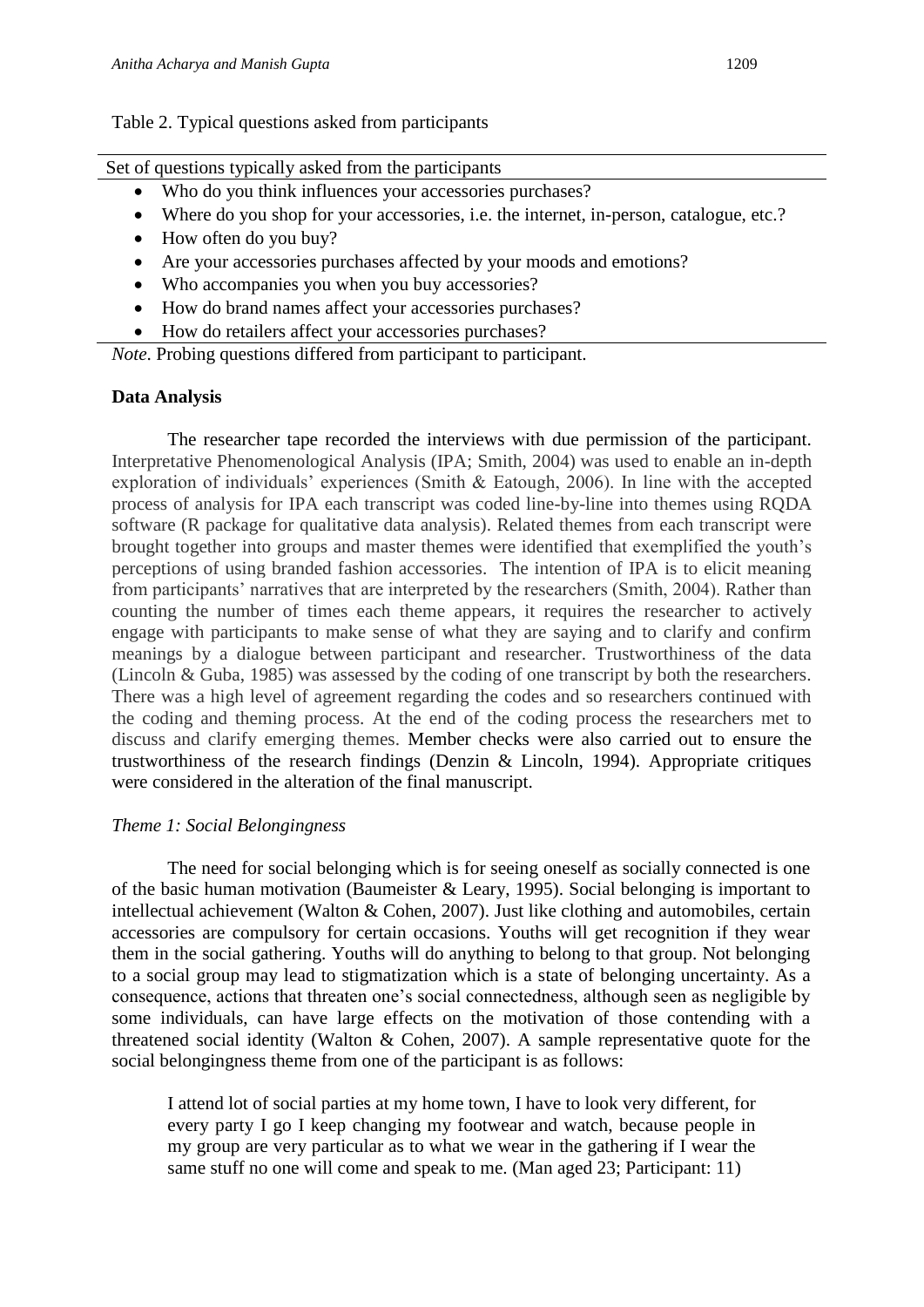No one will respect me if I don't wear branded accessories. I ensure that I am updated with the latest news in fashion so that we can discuss in a social gathering, otherwise they will make fun of me. (Female aged 24; Participant: 3)

The participant answer for using branded fashion accessories is to be a part of the social group. They are willing to do anything to get recognition. They want people to notice them and they also like to make new friends. Build a good social network. They like to stay connected with different social groups.

#### *Theme 2: Self-confidence*

Self-confidence means a belief that one can successfully execute a specific activity rather than a global trait that accounts for overall performance optimism (Felts, 1988). In most countries, self-confidence is generally considered as a valuable individual asset. According to James (1890), an important strand in psychology has advocated "believing in oneself" as a key to personal success. Higher self-confidence enhances the individual's motivation level and gives them with a vested significance in his performance an encouragement to build up and maintain his self-esteem (Bénabou & Tirole, 2002). High self-esteem has been reported to be one of the strongest predictors of psychological wellbeing (Diener, 1984). Today's youth usually seek acceptance from their peers to boast their self- confidence and to blend with their social surrounding. The statements below illustrate the self-confidence theme:

I meet people in parties I am very relaxed and can start conversation with anyone. Lot of people approach me, I don't have to go in search of friends my friends will automatically come in search of me. (Man aged 25; Participant: 8)

I don't like to wear flat shoes at all, I wore it couple of times during my formal presentations and I was not able to concentrate much. But whenever I wear heals I feel that I (Heals transforms me completely I am a different person altogether) can answer any questions during my presentation. (Female aged 23; Participant: 10)

When we asked participants: 'Why they wear branded fashion accessories?', they stated that they feel confident. They are peaceful when they meet new people. They tend to create a centre of attention and people love to accompany them.

#### *Theme 3: Hedonism*

Hedonism refers to sensory fulfilment and sensory pleasure derived from the usage of a fashion brand (Bearden & Etzel, 1982). Hedonism captures the emotional and pleasurable benefits of a product, rather than its functional properties (Woods, 1960) or for amusing and pleasure (Holbrook, 1986). Thus, hedonic products create emotional arousal (Mano & Oliver, 1993) with benefits that are evaluated primarily on aesthetics, taste, sensory, and symbolic meaning (Holbrook & Moore, 1981). Below are the representative statements of codes for the hedonism theme: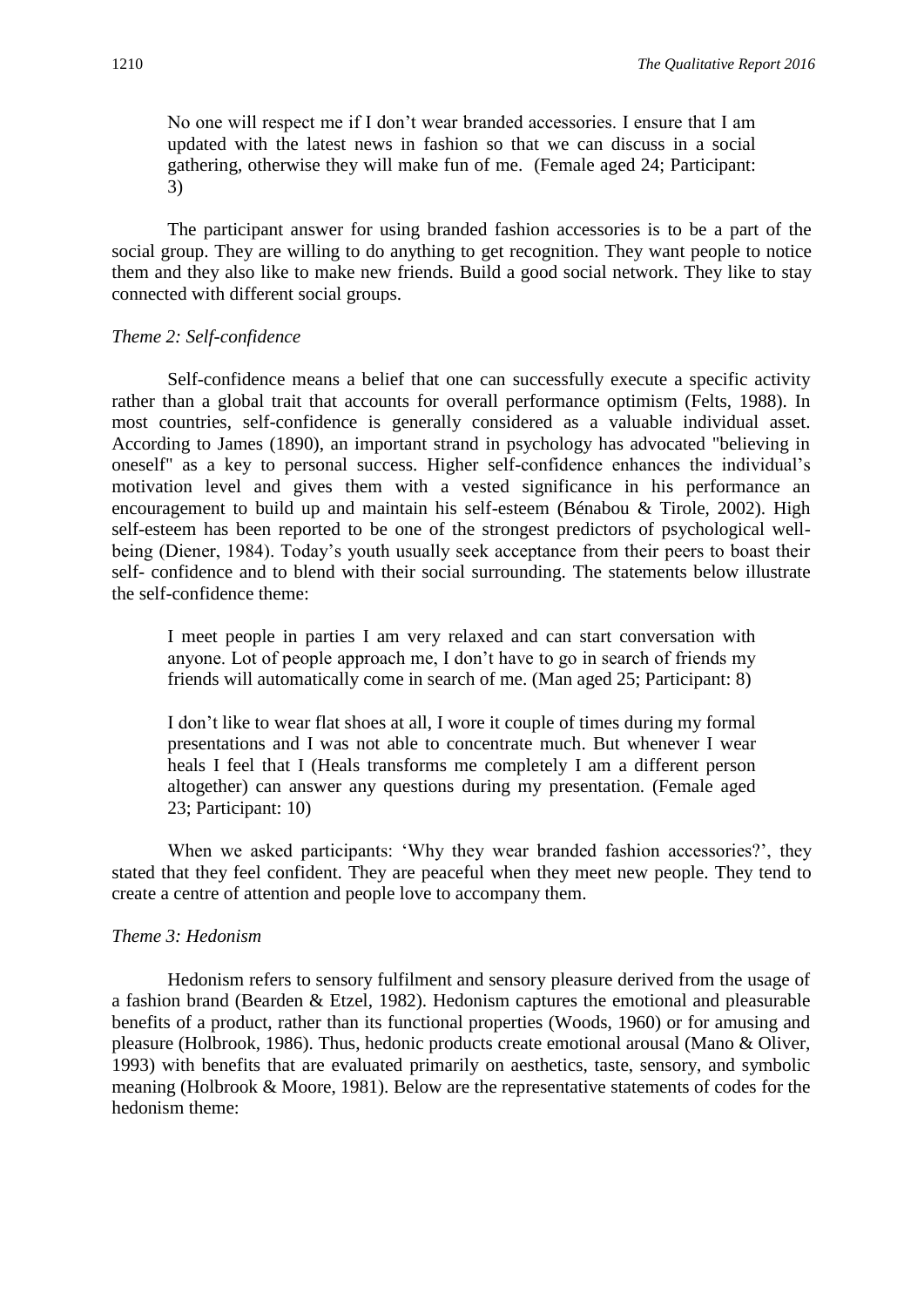I have lots of branded bags, but my favourite is Louis Vuitton, I feel nice when I carry them, I like when my friends say wow very pretty ...... you have a good collection. (Woman aged 20; Participant: 3)

I prefer quality and not junk stuff, and brand has......quality. (Male aged 19; Participant: 13)

When we asked why they use branded fashion accessories, the participants answered "social symbol." When asked about the things that motivated them to work in such profile, the participant instantly replied "money." The above quotes reveal that youths look for symbolic value that is why they use branded fashion accessories, they like to show off in front of their friends. They like to hear praises.

#### *Theme 4: Price*

One of the most important cues which consumers look for is the price. Price cue is present in all purchase situations and this is the amount which the consumers have to sacrifice in order to engage in a purchase situation (Lichtenstein, Ridgway, & Netemeyer, 1993). Price is unquestionably one of the most important marketplace cues. In other words, price represents the amount of money that one must give up, and therefore higher prices negatively affect the probability of purchase. However, several researchers have noted that price is a complex stimulus and many consumers perceive price more generally than stringently in its negative role as an outlay of economic resources. The reason stated by the participants for not wearing fashion branded accessories is that they are very costly. The answer on the question for the price theme was as given below:

I prefer buying gold jewellery, it has some value. (Man aged 18; Participant 2)

They are very expensive; I don't understand how someone can spend so much money on artificial jewellery. For the same price I can get lots of cheap accessories. (Woman aged 19; Participant: 4)

It has to be of high price else I would not buy it. Cheap accessories are not my choice for sure simply because they are of low quality and old fashioned. What if someone asks me about its price? (Man aged 21; Participant: 1)

When we asked the participants why they are not using branded fashion accessories, they replied that it is very expensive as in the case of Participant 4. They preferred gold jewellery instead of artificial jewellery. According to the participants gold has resale value, and the price keeps appreciating, whereas branded fashion jewellery do not have resale value as reflected from Participant 2's response. They prefer to buy more junk jewellery which is available in local shops instead of branded fashion accessories. However, there is another view according to which price is an important determinant of quality and latest fashion. Response of Participant 1 shows that highly priced products are likely to attract the branded fashion accessories user. The reason could also be social fear as reflected in the sentence: "What if someone asks me about its price?"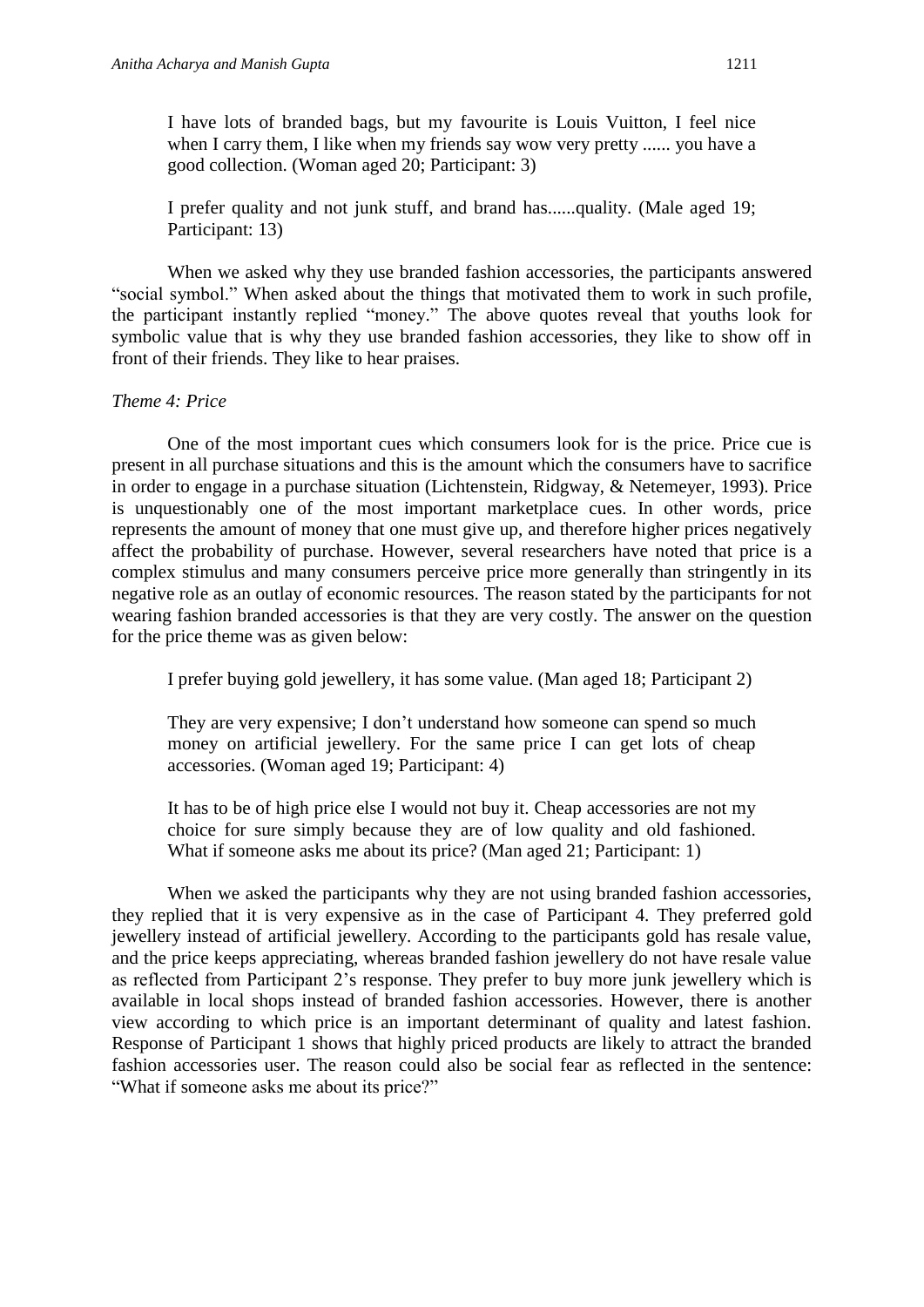#### *Theme 5: Sense of Completeness*

Two scholars namely, Solomon (1983) and Wicklund and Gollwitzer (1982) have contributed greatly in understanding why people feel lack of something in their personality characteristics. They call it "incompleteness." According to Solomon (1983), people describe their personality in terms of beliefs, expectations, or images in a particular social role. People low in knowledge tend to try products that they feel makes others' personality complete. This is also called as symbolic self-completion as theorized by Wicklund and Gollwitzer (1982). According to it, individuals lacking who feel incomplete, aspire to look for and use other compensating indicators. This sense of incompleteness may also cause lack of socialization. The statement of one participant presented below represents the 'sense of completeness' theme:

I feel complete when I wear accessories, I don't go out without my belt. I have a very good collection of belts. During formal occasion I prefer to wear leather belts (Hugo Boss). When I am wearing jeans, shorts or khaki pants I wear belts made of different materials. (Man aged 20; Participant: 14)

It is apparent from the above quote that Participant 14 feels complete with branded fashion accessories. Also, it is the occasion that makes a difference in selecting a particular accessory. For some participants, an accessory has become a part of their life. Most common accessories were belt and wallets/purses. Participants felt that something is missing if they were not wearing belts or carrying wallets.

#### **Discussion**

The study was done in order to explore and analyze those factors that encourage India's youth to buy branded fashion accessories and it was achieved by applying interpretive phenomenological analysis (IPA) on the data collected from youth. After the in-depth analysis of depth interviews and their interpretation, it was found that there are mainly five factors namely, social belongingness, sense of completeness, self-confidence, hedonism, and price that shape youth's self-image.

The findings of this study support that youths are brand conscious. As such, accessories marketers need to build an emotional attachment with youths on perceptions of value and quality in order to retain them. Apart from that, emotional connections make the brand very special, and help them to differentiate their products from that of the competitors and help them to gain competitive advantage. The results may help manufacturers and retailers to develop new products targeting youths. This study also helps retailers in their initial inventory selections because the initial merchandise buying process is always difficult (Regni & Anderson, 2009). Teens differ in the extent to which they are involved in accessories consumption; teens with a high level of fashion involvement regard accessories consumption as highly relevant to their senses of self and often are considered as opinion leaders among their friends (O'Cass, 2000). Marketers should advertise their products in such a way that it seeks the attention of the leaders, once they use their products, then they will get more business, since followers will automatically start buying the same products which the leader is using. Marketers targeting the youths may wish to adopt a multifaceted, holistic approach to the design, production and promotion of accessories targeted toward youths. For example, results suggest that youths may respond positively to trendy accessories designed with attention to issues of the environment, social causes, particularly if the products are perceived as esthetically appealing and provide utilitarian value. Marketers might also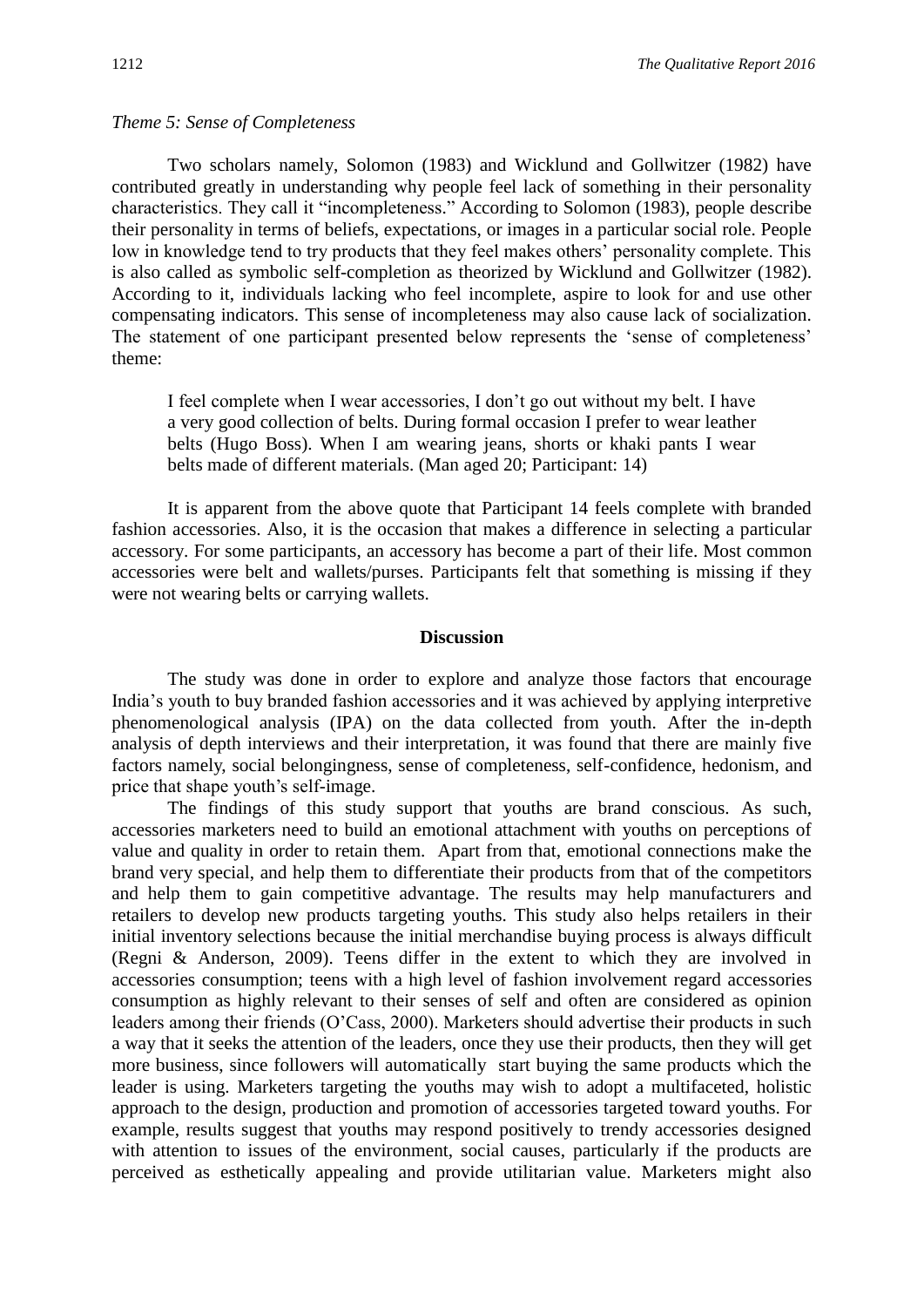consider adopting a cause-related marketing approach to promoting accessories to appeal to the youths.

Like any other study in marketing, this study is also not free from limitations. Firstly, because of the phenomenological nature of the study and the focus being the depth analysis, the researchers could not interview parents who fund the participants under investigation. Researchers are encouraged to overcome this limitation by conducting a 360 degree analysis using all the stakeholders of the branded fashion accessories. Secondly, the study was crosssectional in nature which restricts researchers to study how brand choices of the fashion accessories consumers change over a period of time. Future studies can focus on dynamism of this study's findings by conducting longitudinal qualitative studies.

#### **References**

- Ace Global Private Limited (2009). *The fashion accessories industry in India.* New Delhi, India: Italian Trade Commission. Retrieved from [http://italiaindia.com/images/uploads/pdf/market-research-on-accessories-in](http://italiaindia.com/images/uploads/pdf/market-research-on-accessories-in-india.pdf)[india.pdf.](http://italiaindia.com/images/uploads/pdf/market-research-on-accessories-in-india.pdf)
- Auty, S., & Elliott, R. (1998). Fashion involvement, self-monitoring and the meaning of brands. *Journal of Product & Brand Management, 7*(2), 109-123.
- Appadurai, A. (1990). Disjuncture and difference in the global cultural economy. *Theory, Culture and Society*, *7*(2), 295-310.
- Barthes, R. (1990). *The fashion system*. Berkeley, CA: University of California Press.
- Baumeister, R., & Leary, M. (1995). The need to belong: Desire for interpersonal attachments as a fundamental human motivation. *Psychological Bulletin, 117*, 497– 529.
- Bearden, W. O., & Etzel, M. J. (1982). Reference group influence on product and brand purchase decisions. *Journal of Consumer Research*, 183-194.
- Bénabou, R., & Tirole, J. (2002). Self-confidence and personal motivation. *Quarterly Journal of Economics*, 871-915.
- Belk, R. (1988). *Possessions and self*. Hoboken, NJ: John Wiley & Sons, Ltd.
- Brandon, L., Forney, J. C., & Wilbanks, J. (2003). Exploring the concept of lifestyle merchandising in the home furnishings industry*. TAFCS Research Journal*, *1*(8), 17- 19.
- Chaudhuri, H. R., & Majumdar, S. (2006). Of diamonds and desires: Understanding conspicuous consumption from a contemporary marketing perspective. *Academy of Marketing Science Review*, *11*(2/3), 2-18.
- Denzin, N. K., & Lincoln, Y. S. (Eds.). (1994). *Handbook of qualitative research.* Thousand Oaks, CA: Sage.
- Diener, E. (1984). Subjective well-being. *Psychological Bulletin*, *95*, 542–575
- Euromonitor International. (2014). *Personal accessories in India.* London, UK: Retrieved from<http://www.euromonitor.com/personal-accessories-in-india/report>
- Finkelstein, J. (1998). *Fashion: An introduction*. New York, NY: New York University Press.
- Grossman, G., & Shapiro, C. (1988), Foreign counterfeiting of status good. *The Quarterly Journal of Economics, 103*(1), 79-100.
- Holbrook, M. B., & Moore, W. L. (1981). Feature interactions in consumer judgments of verbal versus pictorial presentations. *Journal of Consumer Research 8*(1), 103-113.
- Holbrook, M. B. (1986). Emotion in the consumption experience: Toward a new model of the human consumer. In R. A. Peterson, W. D. Hoyer, & W. R. Wilson (Eds.), *The role of affect in consumer behavior: Emerging theories and applications* (pp. 17-52). Lexington, MA: D. C. Heath and Company.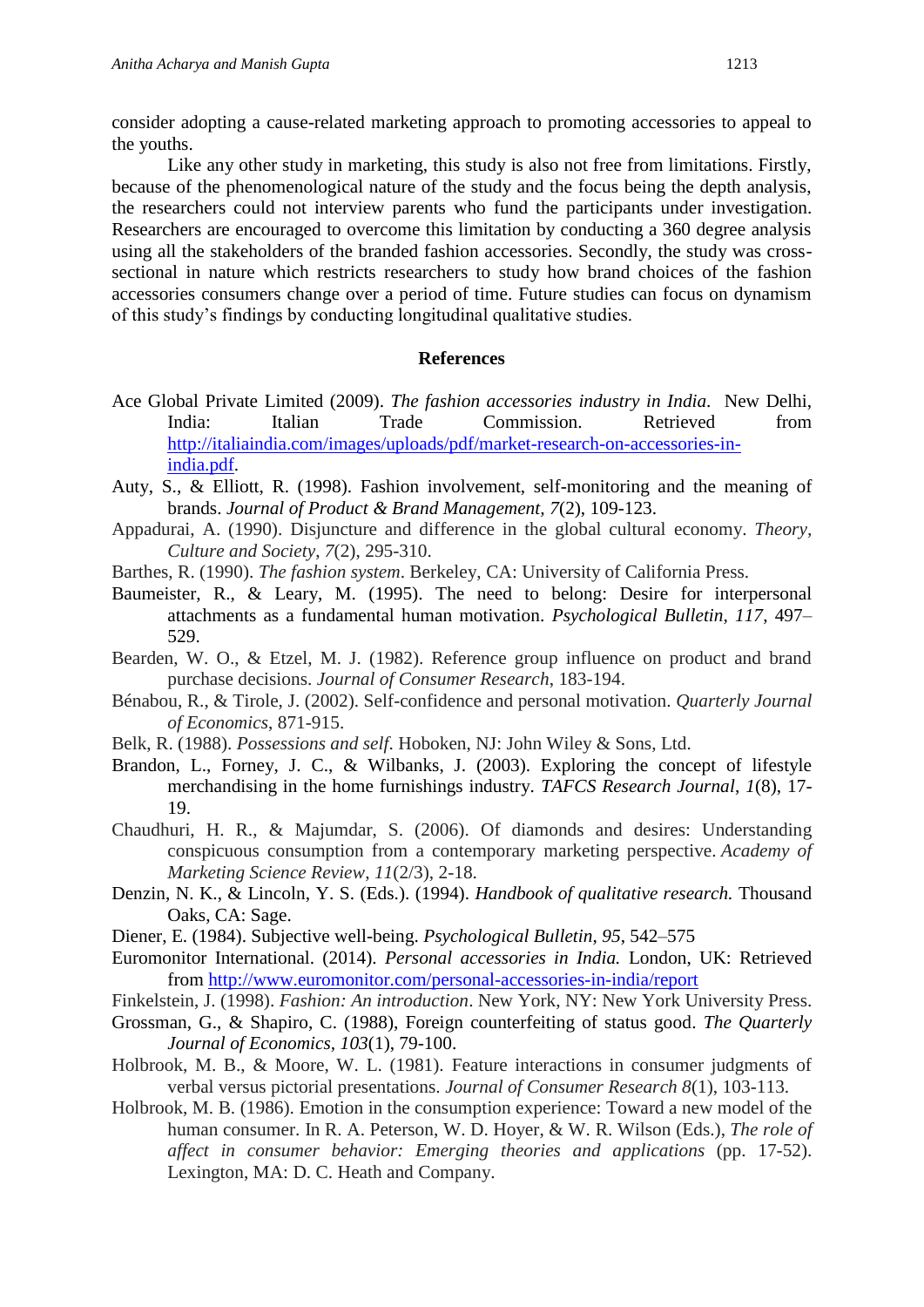- Keller, K. (1998). *Strategic brand management: Building, measuring, and managing brand equity*. Upper Saddle River, NJ: Prentice Hall.
- Kleine, R. E., Kleine, S. S., & Kernan, J. B. (1993). Mundane consumption and the self: A social-identity perspective. *Journal of Consumer Psychology*, *2*(3), 209-235.
- Lichtenstein, D. R., Ridgway, N. M., & Netemeyer, R. G. (1993). Price perceptions and consumer shopping behavior: A field study. *Journal of Marketing Research, 30*(2), 234-245.
- Lincoln, Y. S., & Guba, E. G. (1985). *Naturalistic inquiry* (Vol. 75). Thousand Oaks, CA: Sage.
- Liu, C. M. (2002). The effects of promotional activities on brand decision in the cellular telephone industry. *Journal of Product & Brand Management*, *11*(1), 42-51.
- Mano, H., & Oliver, R. L. (1993). Assessing the dimensionality and structure of the consumption experience: Evaluation, feeling, and satisfaction. *Journal of Consumer Research 20*(3), 451-466.
- McCracken, G. (1988). *The long interview.* Newbury Park, CA: Sage.
- Mukti*, K. (2011).* The Indian fashion industry and traditional Indian crafts. *Business History Review*, *85*(2), 345-366.
- O'Cass, A. (2000). An assessment of consumers' product, purchase decision, advertising, and consumption involvement in fashion clothing, *Journal of Economic Psychology, 21*(5), 545-576.
- O'Cass, A., & Julian, C. C. (2001). Fashion clothing consumption: Studying the effects of materialistic values, self-image/product-image congruency relationships, gender and age on fashion clothing involvement. In S. Chetty & B. Collins (Eds), *Bridging marketing theory and practice: Proceedings of the Australian and New Zealand Marketing Academy (ANZMAC) Conference* (pp. 1-9). Auckland, New Zealand, 1-5 December, Massey University Press, Auckland, New Zealand.
- Patton, M. O. (1990). *Qualitative evaluation and research methods* (2<sup>nd</sup> ed.). Newbury Park, CA: Sage.
- Regni, R. J., & Anderson, J. G. (2009). *Entrepreneurship in action: A retail store simulation*. New York, NY: Fairchild Books.
- Sailor, J. L. (2013). A phenomenological study of falling out of romantic love. *The Qualitative Report, 18*(37), 1-22. Retrieved from <http://www.nova.edu/ssss/QR/QR18/sailor37.pdf>
- Shaver, K. D. (1997). Home is where the possibilities are*, Furniture/Today*, *21*(19), 22.
- Sirgy, M. J. (1986). *Self-congruity: Toward a theory of personality and cybernetics.* Westport, CT: Praeger Publishers/Greenwood Publishing Group.
- Smith, D., & Park, C. (1992). The effects of brand extensions on market share and advertising efficiency. *Journal of Marketing Research*, *29*(3), 263-313.
- Smith, J. A. (2004). Reflecting on the development of interpretative phenomenological analysis and its contribution to qualitative research in psychology. *Qualitative Research in Psychology, 1*(1), 39-54.
- Smith, J. A., & Eatough, V. (2006) Interpretative phenomenological analysis. In G. M. Breakwell, S. Hammond, C. F. Schaw, & J. A. Smith (Eds.), *Research methods in*   $p$ *sychology* ( $3<sup>rd</sup>$  ed., pp. 322-341). London: Sage.
- Solomon, M. R. (1983). The role of products as social stimuli: A symbolic interactionism perspective. *Journal of Consumer Research, 10*(3), 319-329.
- Souiden, N., M'Saad, B., & Pons, F. (2011). A cross-cultural analysis of consumers' conspicuous consumption of branded fashion accessories. *Journal of International Consumer Marketing*, *23*(5), 329-343.